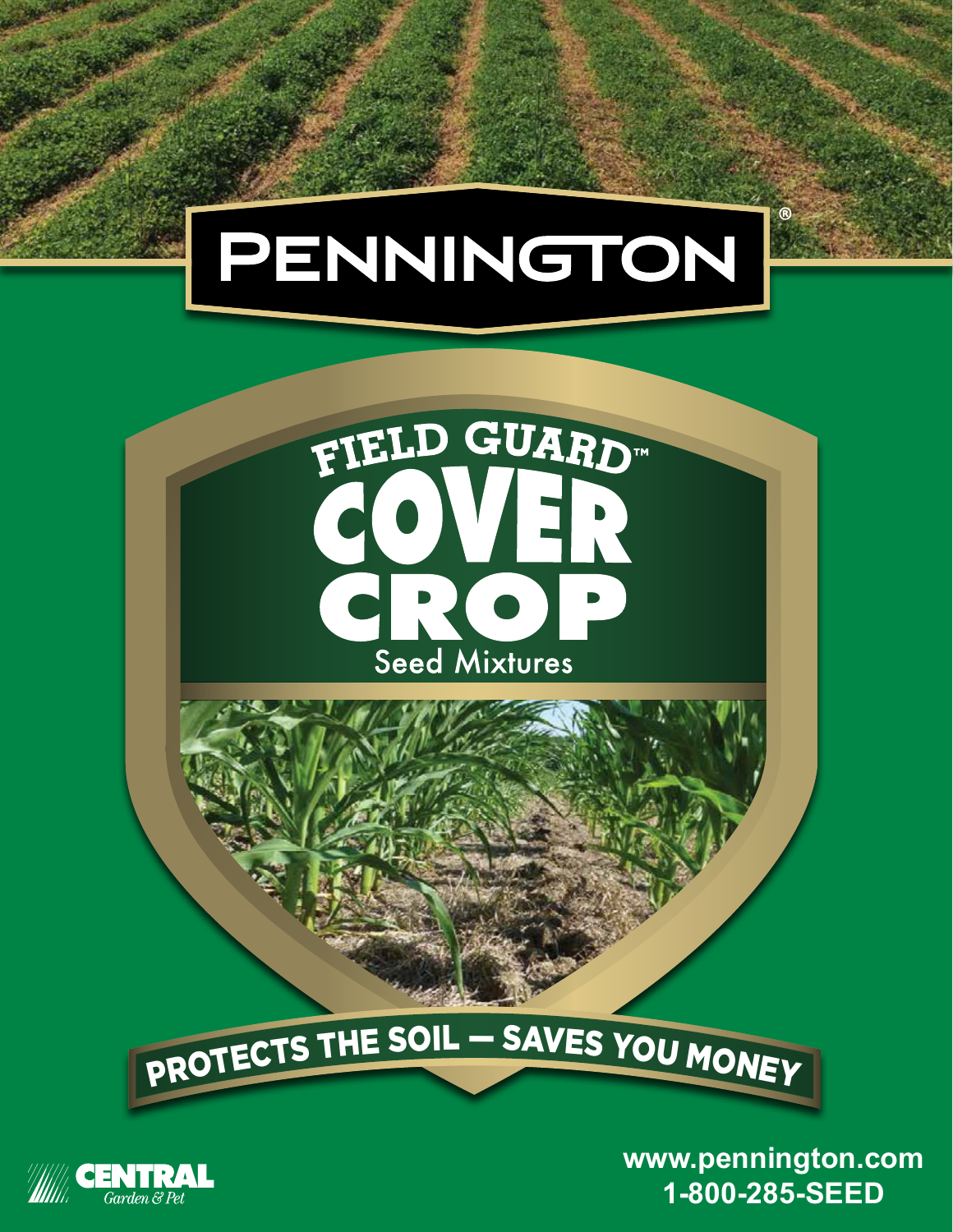### WHO IS PENNINGTON SEED?

Pennington has a long history in the farming industry starting with the first members of the Pennington family that moved from Europe to Morgan County Georgia in the 1700's. The Pennington's have always farmed the land and since 1945 they have provided farmers with the seed they need to grow their own healthy crops. Now with over 70 years of experience in developing, testing and offering the highest quality seed available, Pennington has become one of the largest seed companies in the United States. We package over 200 million pounds of seed annually and ship these products throughout the country and around the world. Pennington's commitment to U.S. agriculture continues with the current offering of our proprietary cover crop products. Cover crops not only benefit the soil but also the bottom line of every farmer that uses them. This helps keep our agricultural industry strong and growing so farmers like you can keep feeding America.



### WHY USE A COVER CROP?

In today's farming community, everyone understands much more about soil health than in years past. More acres are in conservation or no-till systems than ever before and those farmers are seeing the benefits of a healthier soil. Many are taking the next step by planting cover crops and keeping their soil's natural cycles intact through the winter. Higher yields, lower production costs, increased water retention, weed suppression, improved tilth, nitrogen fixation and nutrient recycling are just a few benefits from growing a cover crop. American farmers are making a positive impact in their communities through land stewardship practices like planting cover crops. In this way, farmers are leading the way to protect our natural resources for future generations.



Conventional Tillage leaves less than 15% residue on the soil surface.

Conservation Tillage leaves at least 30% residue on the soil surface.

No-Till leaves the soil covered 100% of the time.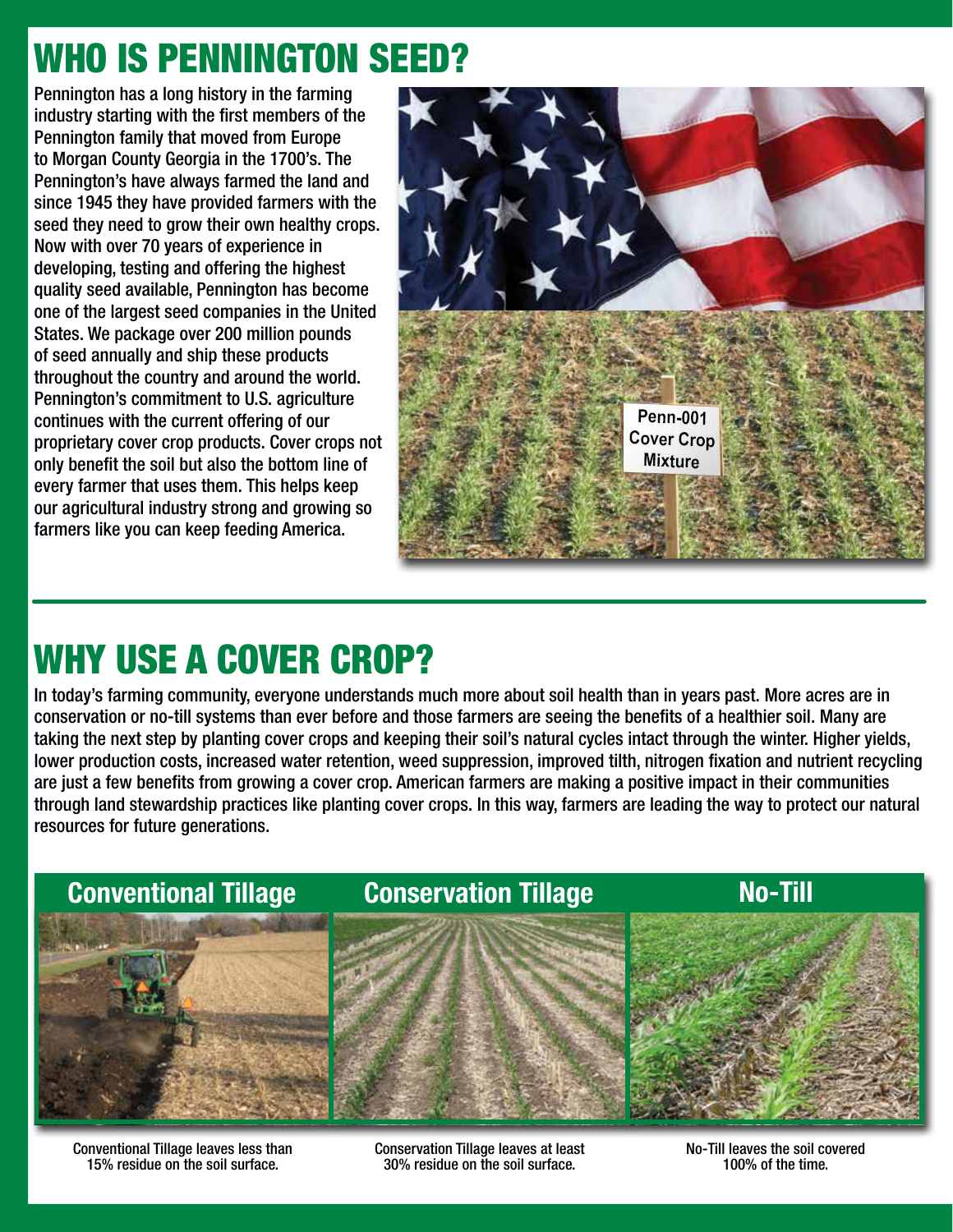### COVER CROPS...

- Can supply organic nitrogen that can be used by the subsequent crop lowering the amount of purchased N needed and cutting production costs.
- Increase soil organic matter resulting in improved soil tilth which leads to increased water infiltration, less soil compaction and higher populations of beneficial soil organisms – all key components of maximizing cash crop yields.
- Reduce soil erosion losses from wind and water; conserving soil and protecting water and air quality.
- Reduce soil nutrient leaching by capturing and holding nitrogen, phosphorus and potassium. These nutrients can then be used by the future cash crop which helps protect the quality of surface and underground water.
- Act as a mulch to increase and extend soil moisture retention resulting in less crop moisture stress and higher yield potential.
- Reduce the population of unwanted weeds through soil shading and competition. It can also serve as a mulch for the next cash crop, suppressing weeds and reducing herbicide usage and expense.
- Break the disease and pest cycles.
- Can be used as both a cover crop and grazing forage which spreads costs and adds value to multiple farm enterprises.
- Benefit many wildlife species; promote beneficial insects and increase pollination activity

## THE COVER CROP EFFECT



### MONEY SAVED **HIGHER YIELDS**

Yields reported by farmers show increases in fields with cover crops. Drought years show even greater production gains when using a cover crop. Note normal year gains using a cover crop vs drought year gains when compared to not using a cover crop at all.



Adapted from - Report of the 2013-14 Cover Crop Survey. Conservation Technology Information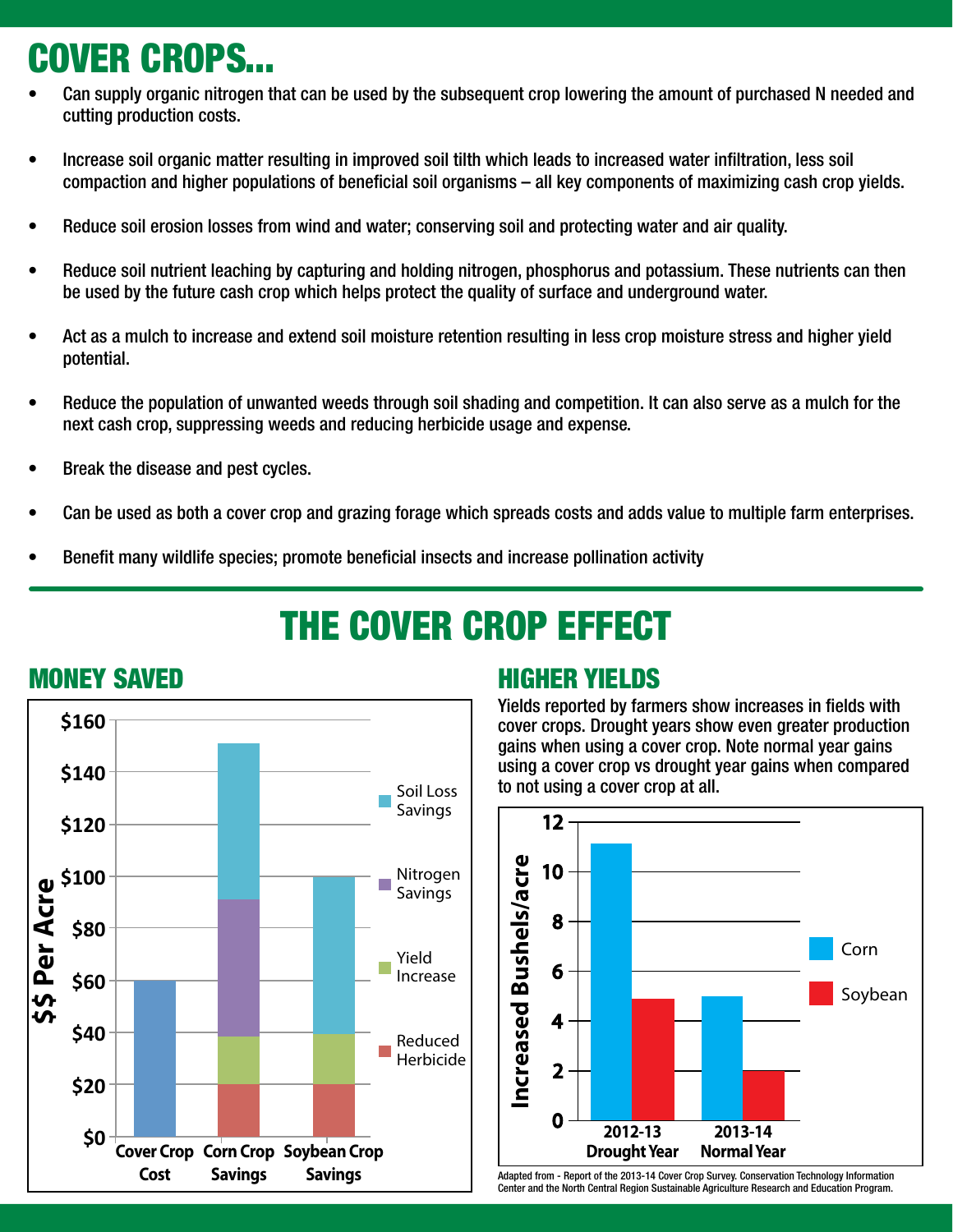### COVER CROP SPECIES PROFILE:



#### Wintergrazer 70 Rye

Wintergrazer 70 was selected for wider leaves, increased tillering and greater forage production. Wintergrazer 70 is known for consistently high yields, uniform growth and excellent coverage.

#### Nutrient Scavenger

Rye is the best cool-season cereal cover for scavenging unused soil N. Rye's quick-growing, fibrous root system can take up and hold as much as 100 lbs N/A until spring. A Georgia study estimated rye captured from 69 to 100 percent of the residual N after a corn crop. Rye also pulls potassium from deep in the soil profile to increase exchangeable K at the soil surface.

#### Soil Cover/Erosion Control

Used in a conservation till system, rye protects the soil surface from rainfall impact, reduces surface runoff erosion and increases water infiltration rates and soil tilth.

#### Weed Suppression

Wintergrazer 70 consistently produces 2-3 tons of dry matter per acre and its quick fall growth can outcompete and shade out many annual weeds. After mowing or chemical burndown, rye residue and allelochemicals (natural herbicides) can suppress annual weed populations 75 to 90%.

#### AU Sunrise Crimson Clover

AU Sunrise is an improved reseeding type crimson clover variety newly released from the USDA Plant Materials Center and Auburn University. It is more winter hardy than Dixie and heads a week earlier than AU Robin and up to three weeks earlier than Dixie. AU Sunrise's fast establishment and early blooming makes it an excellent choice for cover crop use.

#### Nitrogen Source

Crimson clover is a nutrient scavenger and a nitrogen producer. A crop of crimson clover will produce up to 125lbs of N and 5000lbs of dry matter.

#### Weed Suppression

Crimson clover's fast fall growth and aggressive growth habit make it an excellent weed suppressor.





#### ARG - 1 Annual Ryegrass

ARG-1 was selected for extended root growth to penetrate deeper into the soil profile to capture and hold excess nutrients. ARG-1 is a uniformly late maturing variety allowing for a longer termination window if spring conditions delay seeding of the summer crop. ARG-1 also makes excellent grazing, hay or silage for livestock with high digestibility, good crude protein levels and excellent palatability.

#### Nutrient Scavenger

ARG-1 is a heavy nitrogen user and its deeper root system will capture large amounts of excess nitrogen unused by the previous cash crop and made available to the next cash crop.

#### Soil Cover/Erosion Control

ARG-1's quick emergence and coverage protects the soil surface increasing soil tilth and water infiltration while reducing soil crusting and erosion.

#### Weed Suppression

ARG-1's dense root system and aboveground biomass production help suppress early season weeds. On no-till ground, killed ARG-1 foliage makes excellent mulch that conserves moisture and suppresses spring weeds well into the growing season.

#### Root Plow™ Radish

Root Plow™ Radish establishes quickly and produces a large taproot up to 3 feet long with feeder roots up to 6 feet deep. These deep roots capture excess nitrogen and other nutrients and bring them back to the surface to be released for cash crop use when the radish is winterkilled or sprayed-out.

#### Soil Conditioner

Root Plow™ Radish's large taproot and many branch roots create many channels in the soil allowing for better water infiltration and helping to loosen compacted soil.

#### Nutrient Scavenger

Root Plow™ Radish's deep roots and high biomass production have been shown to capture up to 170 lbs/ acre of nitrogen in university studies.

#### Soil Cover/Erosion Control

Root Plow™ Radish germinates quickly and produces a quick canopy controlling runoff and protecting the soil surface from rainfall impact.





#### Red Clover

Red clover is a widely adapted and dependable cover crop that produces nitrogen, conditions soil and suppresses weeds.

#### Nitrogen Source

Red clover captures up to 150 lbs of nitrogen per acre. In university studies, unfertilized corn preceded by a red clover cover crop, yielded the same as corn fertilized with 160 lbs of commercial nitrogen.

#### Soil Conditioner

Red clover produces a taproot that can penetrate several feet down into the soil. Extensive branch roots fill the topsoil and aid in improving soil tilth.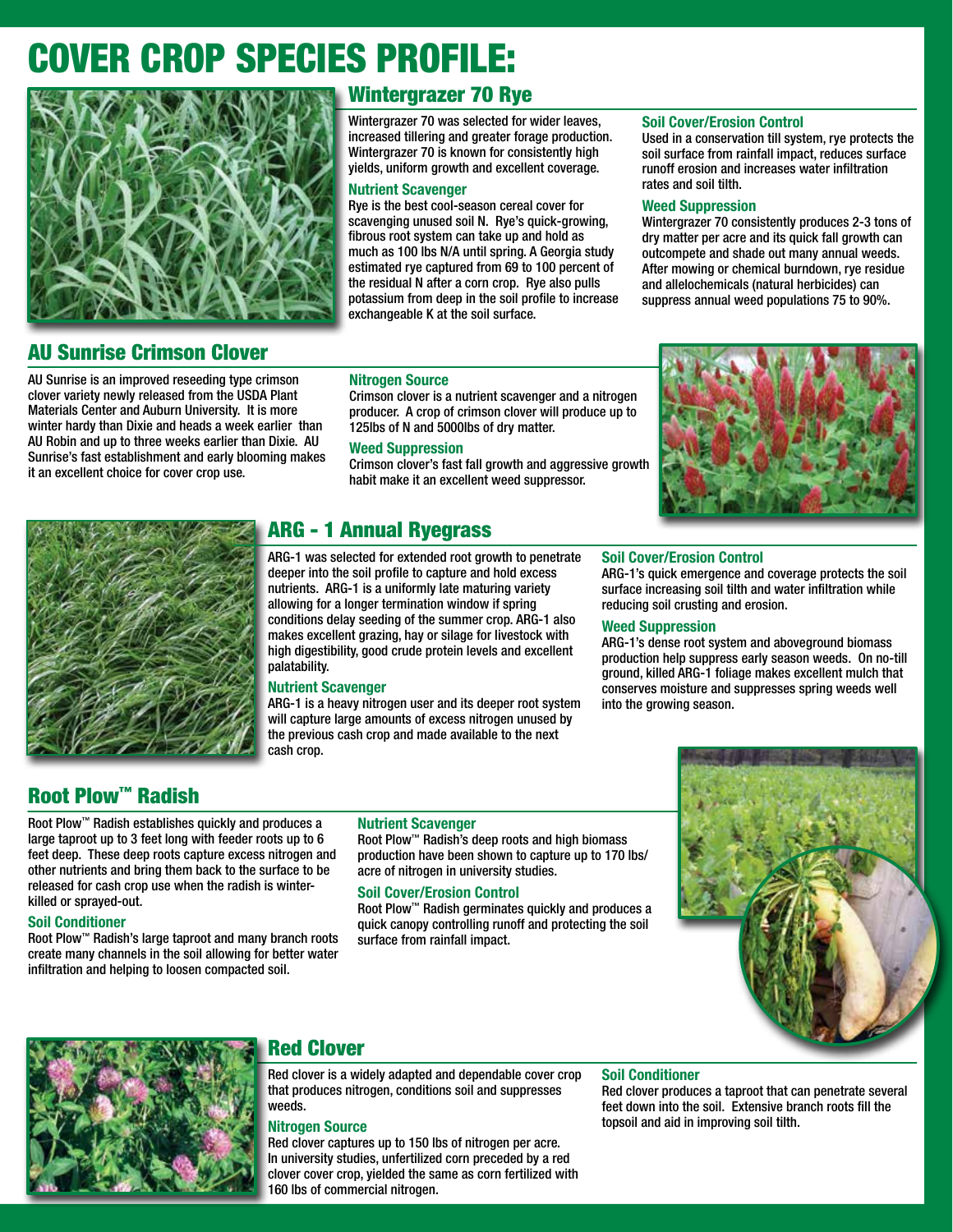### THE QUALITY OF OUR SEED MIXTURES:

These quality seed combinations are specifically designed to help you protect and improve your soil, reduce your input cost and ultimately increase your profitability. All of the legumes in our mixtures are pre-inoculated which saves you time and money while giving you maximum nitrogen fixation. Plus, all of our mixtures ensure uniformity across your field unlike commodity products that often yield inconsistent performance and questionable weed content.

#### Cover Star™ All Purpose Mixture

This mixture contains Wintergrazer 70 rye and AU Sunrise crimson clover. Wintergrazer 70 can scavenge up to 100 lbs/A of nitrogen from the previous cash crop and AU Sunrise will also scavenge excess nutrients while producing up to 75 lbs/A of nitrogen. Together these two cover crops enrich the soil with nitrogen and other nutrients while increasing soil tilth for the next cash crop. Plant this product at ½" depth at a rate of 50 lbs/acre.

#### YieldUp™ Green Manure Mixture

This mixture contains Wintergrazer 70 Rye, AU Sunrise Crimson Clover and red clover. Our YieldUp mix gives you all the benefits of our Cover Star All Purpose Mixture plus the added boost of nitrogen from the top N producing red clover plant. The crimson and red clovers work overtime to add nitrogen to your soil, reducing input costs and providing superior yield results. YieldUp Cover Crop mix will fix up to 125 lbs per acre of free nitrogen. Plant at ½" depth at a rate of 50 lbs/acre.

#### Pan Buster™ Soil Penetrating Mixture

This mixture contains Root Plow radish and Pennington ARG-1. Root Plow radish is a seriously deep rooted plant that breaks up hard packed soil and creates pores for water and air. It is mixed with our proprietary ryegrass, ARG-1, our best extended root variety to add even more root penetrating capability to this mix. ARG-1 has excellent winter hardiness and is a uniform and late maturing variety for a longer termination window. Plant this product at ½" depth at a rate of 12.5 lbs/acre.

#### Custom Mix Opportunities

Pennington can custom blend virtually any seed mixture that you can request. Our seed mixtures also provide preinoculation on all of the legumes. This is critical in the early stages of the legume's life cycle providing more rapid and healthy growth. The added rizobia are also the main catalyst that fix nitrogen in the soil for the next crop.

Trust Pennington with your custom seed mixtures and we'll supply you with a product that is even better than you imagined!

### GENERAL ESTABLISHMENT AND MANAGEMENT GUIDELINES FOR COVER CROPS

- Follow recommended planting times for cool season annual forages for the specific geographic region.
- Lime the soil to a pH between 6.0 and 7.0 and follow soil test recommendations for nitrogen, phosphorus and potassium fertilizer needs. If practical, apply needed lime 3-4 months or more ahead of seeding the cover crop.
- Drill seed into a well-prepared, firm seedbed or use a no-till drill to seed fields included in a limited tillage production system. Special attention should be given to planting seed at the recommended depth. Planting too shallow or too deep can lead to a poor cover crop stand.
- If weeds become an issue requiring the use of a herbicide, carefully read and follow herbicide label guidelines for crop tolerance and crop rotation restrictions.
- If the cover crop is to be used for forage, grazing can begin when growth reaches 6-8 inches in height and roots are well anchored. Remove livestock when 3-4 inches of forage growth remains. Do not graze when fields are wet and soggy as it can result in excessive field compaction and plant damage.



crimson clover



Root Plow™ Radish ryegrass